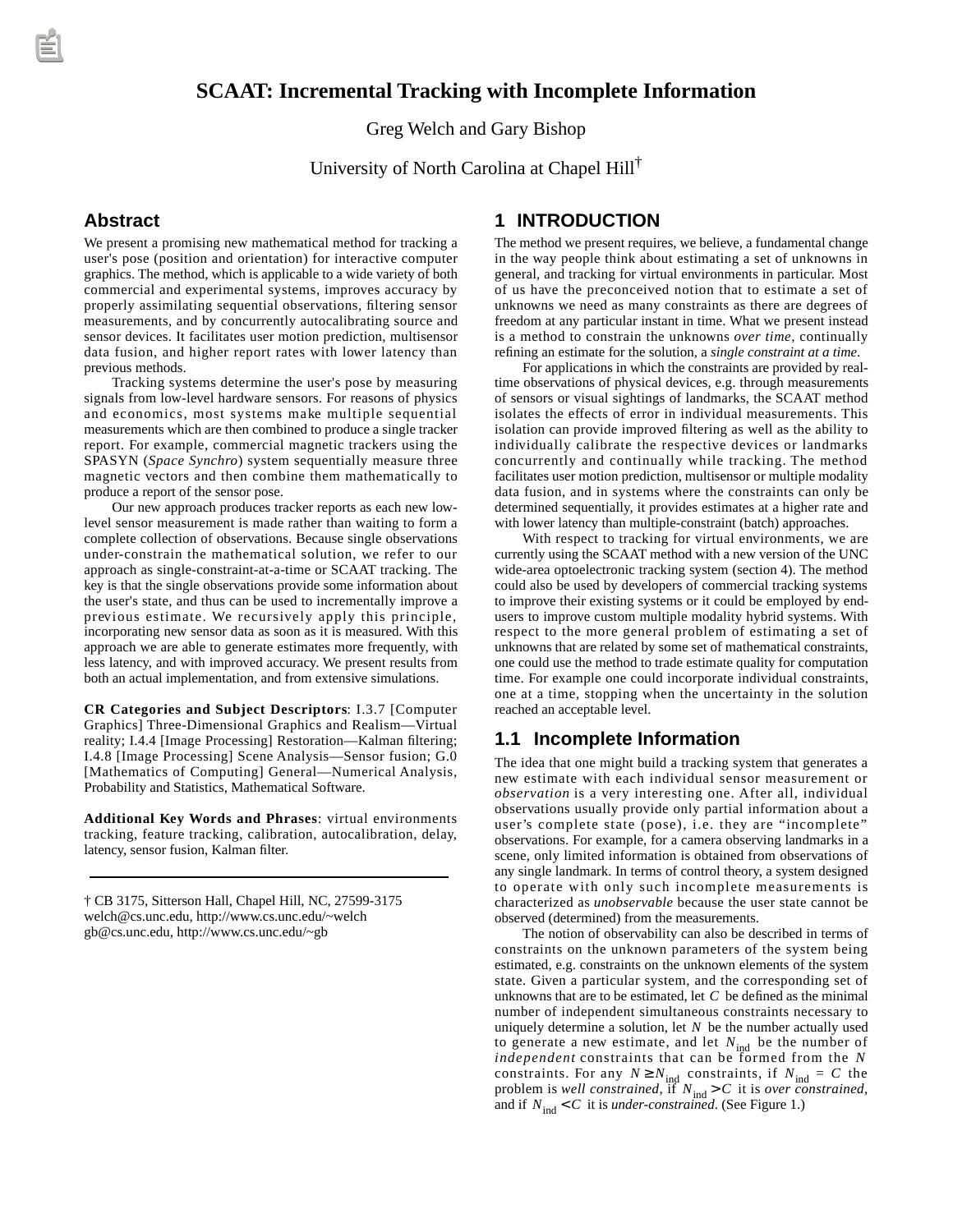

Figure 1: SCAAT and constraints on a system of simultaneous equations.  $C$  is the minimal number of independent simultaneous constraints necessary to uniquely determine a solution,  $N$  is the number of given constraints, and  $N<sub>ind</sub>$  is the number of *independent* constraints that can be formed from the N. (For most systems of interest  $C > 1$ ). The conventional approach is to ensure  $N \ge N_{\text{ind}}$  and  $N_{\text{ind}} \geq C$ , i.e. to use enough measurements to well-constrain or even over-constrain the estimate. The SCAAT approach is to employ the smallest number of constraints available at any one time, generally  $N = N_{ind} = 1$  constraint. From this viewpoint, each SCAAT estimate is severely under-constrained.

# **1.2 Landmark Tracking**

Consider for example a system in which a single camera is used to observe known scene points to determine the camera position and orientation. In this case, the constraints provided by the observations are multi-dimensional: 2D image coordinates of 3D scene points. Given the internal camera parameters, a set of four known coplanar scene points, and the corresponding image coordinates, the camera position and orientation can be uniquely determined in closed-form [16]. In other words if  $N = C = 4$ constraints (2D image points) are used to estimate the camera position and orientation, the system is completely observable. On the other hand, if  $N < C$  then there are multiple solutions. For example with only  $N = 3$  non-collinear points, there are up to 4 solutions. Even worse, with  $N = 2$  or  $N = 1$  points, there are infinite combinations of position and orientation that could result in the same camera images.

In general, for closed-form tracking approaches, a well or over-constrained system with  $N \geq C$  is observable, an underconstrained system with  $N < C$  is not. Therefore, if the individual observations provide only partial information, i.e. the measurements provide insufficient constraints, then multiple devices or landmarks must be excited and (or) sensed prior to estimating a solution. Sometimes the necessary observations can be obtained simultaneously, and sometimes they can not. Magnetic trackers such as those made by Polhemus and Ascension perform three *sequential* source excitations, each in conjunction with a complete sensor unit observation. And while a camera can indeed observe multiple landmarks simultaneously in a single image, the image processing to identify and locate the individual landmarks must be done sequentially for a single CPU system. If the landmarks can move independently over time, for example if they are artificial marks placed on the skin of an ultrasound patient for the purpose of landmark-based tracking [41], batch processing of the landmarks can reduce the effectiveness of the system. A SCAAT implementation might grab an image, extract a *single* landmark, update the estimates of both the camera *and* landmark positions, and then throw-away the image. In this way estimates are generated faster and with the most recent landmark configurations.

### **1.3 Putting the Pieces Together**

Given a tracker that uses multiple constraints that are each individually incomplete, a *measurement model* for any one of incomplete constraints would be characterized as *locally unobservable*. Such a system must incorporate a sufficient set of these incomplete constraints so that the resulting overall system is observable. The corresponding aggregate measurement model can then be characterized as *globally observable*. Global observability can be obtained over *space* or over *time*. The SCAAT method adopts the latter scheme, even in some cases where the former is possible.

### **2 MOTIVATION**

# **2.1 The Simultaneity Assumption**

Several well-known virtual environment tracking systems collect position and orientation constraints (sensor measurements) sequentially. For example, tracking systems developed by Polhemus and Ascension depend on sensing a sequence of variously polarized electromagnetic waves or fields. A system that facilitated simultaneous polarized excitations would be very difficult if not impossible to implement. Similarly both the original UNC optoelectronic tracking system and the newer HiBall version are designed to observe only one ceiling-mounted LED at a time. Based on the available literature [25,27,37] these systems currently assume (mathematically) that their sequential observations were collected simultaneously. We refer to this as the *simultaneity assumption*. If the target remains motionless this assumption introduces no error. However if the target is moving, the violation of the assumption introduces error.

To put things into perspective, consider that typical arm and wrist motion can occur in as little as  $1/2$  second, with typical "fast" wrist tangential motion occurring at 3 meters/second [1]. For the current versions of the above systems such motion corresponds to approximately 2 to 6 centimeters of translation *throughout* the sequence of measurements required for a single estimate. For systems that attempt sub-millimeter accuracies, even slow motion occurring during a sequence of sequential measurements impacts the accuracy of the estimates.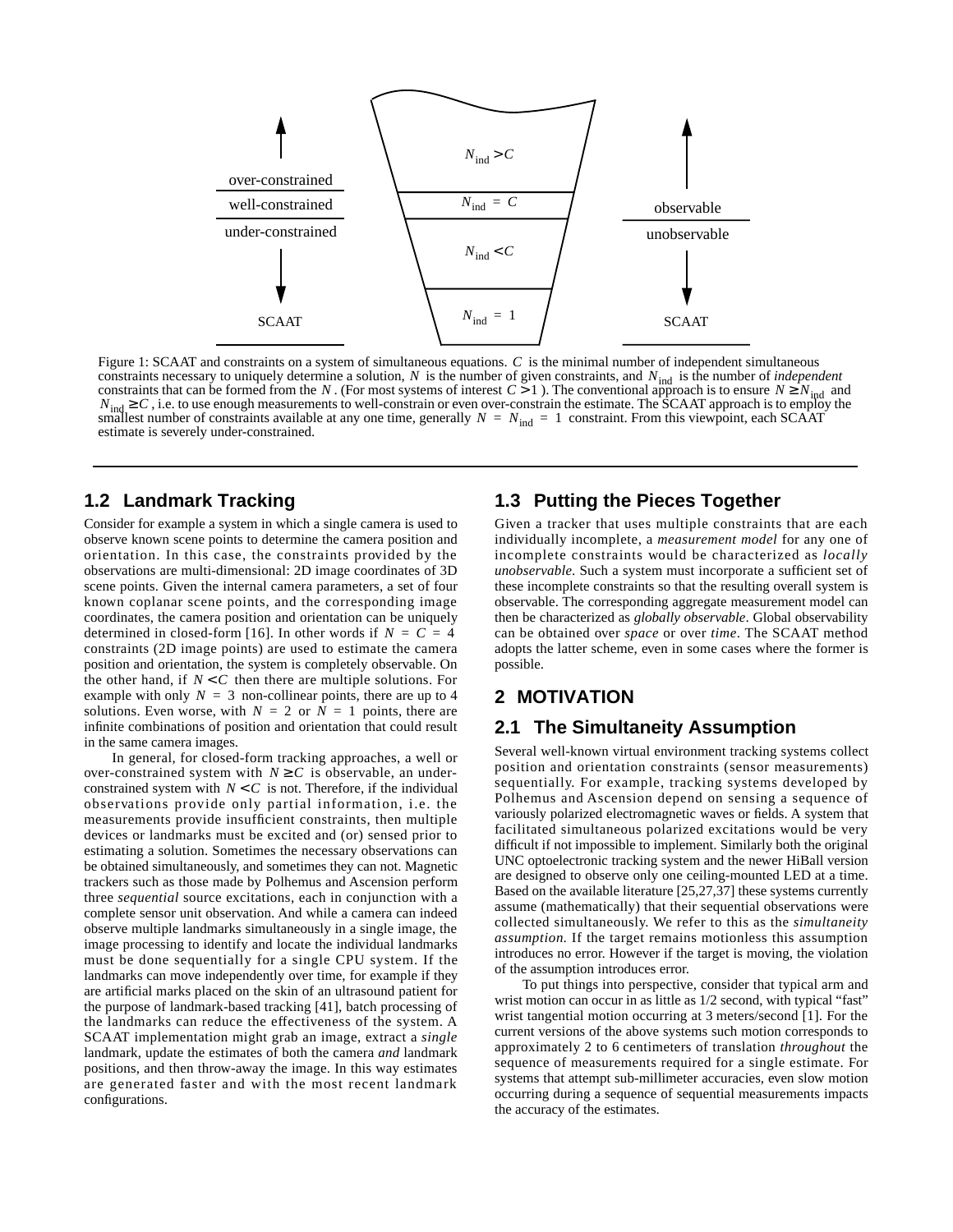The error introduced by violation of the simultaneity assumption is of greatest concern perhaps when attempting any form of system *autocalibration*. Gottschalk and Hughes note that motion during their autocalibration procedure must be severely restricted in order to avoid such errors [19]. Consider that for a multiple-measurement system with 30 milliseconds total measurement time, motion would have to be restricted to approximately 1.5 centimeters/second to confine the translation (throughout a measurement sequence) to 0.5 millimeters. For complete autocalibration of a large (wide-area) tracking system, this restriction results in lengthy specialized sessions.

### **2.2 Device Isolation & Autocalibration**

Knowledge about source and sensor imperfections can be used to improve the accuracy of tracking systems. While intrinsic sensor parameters can often be determined off-line, e.g. by the manufacturer, this is generally not the case for extrinsic parameters. For example it can be difficult to determine the exact geometric relationship between the various sensors of a hybrid system. Consider that the coordinate system of a magnetic sensor is located at some unknown location inside the sensor unit. Similarly the precise geometric relationship between visible landmarks used in a vision-based system is often difficult to determine. Even worse, landmark positions can change over time as, for example, a patient's skin deforms with pressure from an ultrasound probe. In general, goals such as flexibility, ease of use, and lower cost, make the notion of self-calibration or *autocalibration* attractive.

The general idea for autocalibration is not new. See for example [19,45]. However, because the SCAAT method *isolates* the measurements provided by each sensor or modality, the method provides a new and elegant means to autocalibrate concurrently while tracking. Because the SCAAT method isolates the individual measurements, or measurement dimensions, individual source and sensor imperfections are more easily identified and dealt with. Furthermore, because the simultaneity assumption is avoided, the motion restrictions discussed in section 2.1 would be removed, and autocalibration could be performed *while concurrently tracking a target*.

The isolation enforced by the SCAAT approach can improve results even if the constraints are obtained simultaneously through multidimensional measurements. An intuitive explanation is that if the elements (dimensions) are corrupted by independent noise, then incorporating the elements independently can offer improved filtering over a batch or ensemble estimation scheme.

### **2.3 Temporal Improvements**

Per Shannon's sampling theorem [24] the measurement or *sampling* frequency should be at least twice the true target motion bandwidth, or an estimator may track an alias of the true motion. Given that common arm and head motion bandwidth specifications range from 2 to 20 Hz [13,14,36], the *sampling* rate should ideally be greater than 40 Hz. Furthermore, the *estimate* rate should be as high as possible so that normally-distributed white estimate error can be discriminated from any non-white error that might be observed during times of significant target dynamics, and so estimates will always reflect the most recent user motion.

In addition to increasing the estimate rate, we want to reduce the latency associated with generating an improved estimate, thus reducing the overall latency between target motion and visual feedback in virtual environment systems [34]. If too high, such latency can impair adaptation and the illusion of presence [22], and can cause motion discomfort or sickness. Increased latency also contributes to problems with head-mounted display registration [23] and with motion prediction [4,15,29]. Finally, post-rendering

image deflection techniques are sometimes employed in an attempt to address latency variability in the rendering pipeline [32,39]. Such methods are most effective when they have access to (or generate) accurate motion predictions and low-latency tracker updates. With accurate prediction the best possible position and orientation information can be used to render a preliminary image. With fast tracker updates there is higher probability that when the preliminary image is ready for final deflection, recent user motion has been detected and incorporated into the deflection.

With these requirements in mind, let us examine the effect of the measurements on the estimate latency and rate. Let  $t_m$  be the time needed to determine one constraint, e.g. to measure a sensor or extract a scene landmark, let  $N$  be the number of (sequential) constraints used to compute a complete estimate, and let  $t_c$  be the time needed to actually compute that estimate. Then the estimate latency  $t_e$  and rate  $r_e$  are

$$
t_e = Nt_m + t_c ,
$$
  
\n
$$
r_e = \frac{1}{t_e} = \frac{1}{Nt_m + t_c}.
$$
 (1)

As the number of constraints  $N$  increases, equation  $(1)$  shows how the estimate latency and rate increase and decrease respectively. For example the Polhemus Fastrak, which uses the SPASYN (*Space Synchro*) method for determining relative position and orientation, employs  $N = 3$  sequential electromagnetic excitations and measurements per estimate [25,27,37], the original University of North Carolina (UNC) optoelectronic tracking system sequentially observed  $10 \le N \le 20$  beacons per estimate [3,44], and the current UNC hybrid landmark-magnetic tracking system extracts (from a camera image) and then incorporates  $N = 4$  landmarks per update. The SCAAT method seeks to improve the latencies and data rates of such systems by updating the current estimate with each new (individual) constraint, i.e. by fixing  $N$  at 1. In other words, it increases the estimate rate to approximately the rate that individual constraints can be obtained and likewise decreases the estimate latency to approximately the time required to obtain a single constraint, e.g. to perform a single measurement of a single sensor, or to extract a single landmark.

Figure 2 illustrates the increased data rate with a timing diagram that compares the SPASYN (Polhemus Navigation Systems) magnetic position and orientation tracking system with a hypothetical SCAAT implementation. In contrast to the SPASYN system, a SCAAT implementation would generate a new estimate after sensing each *individual* excitation vector rather than waiting for a complete pattern.



Figure 2: A timing diagram comparing the SPASYN (Polhemus Navigation Systems) magnetic position and orientation tracking system with a hypothetical SCAAT implementation.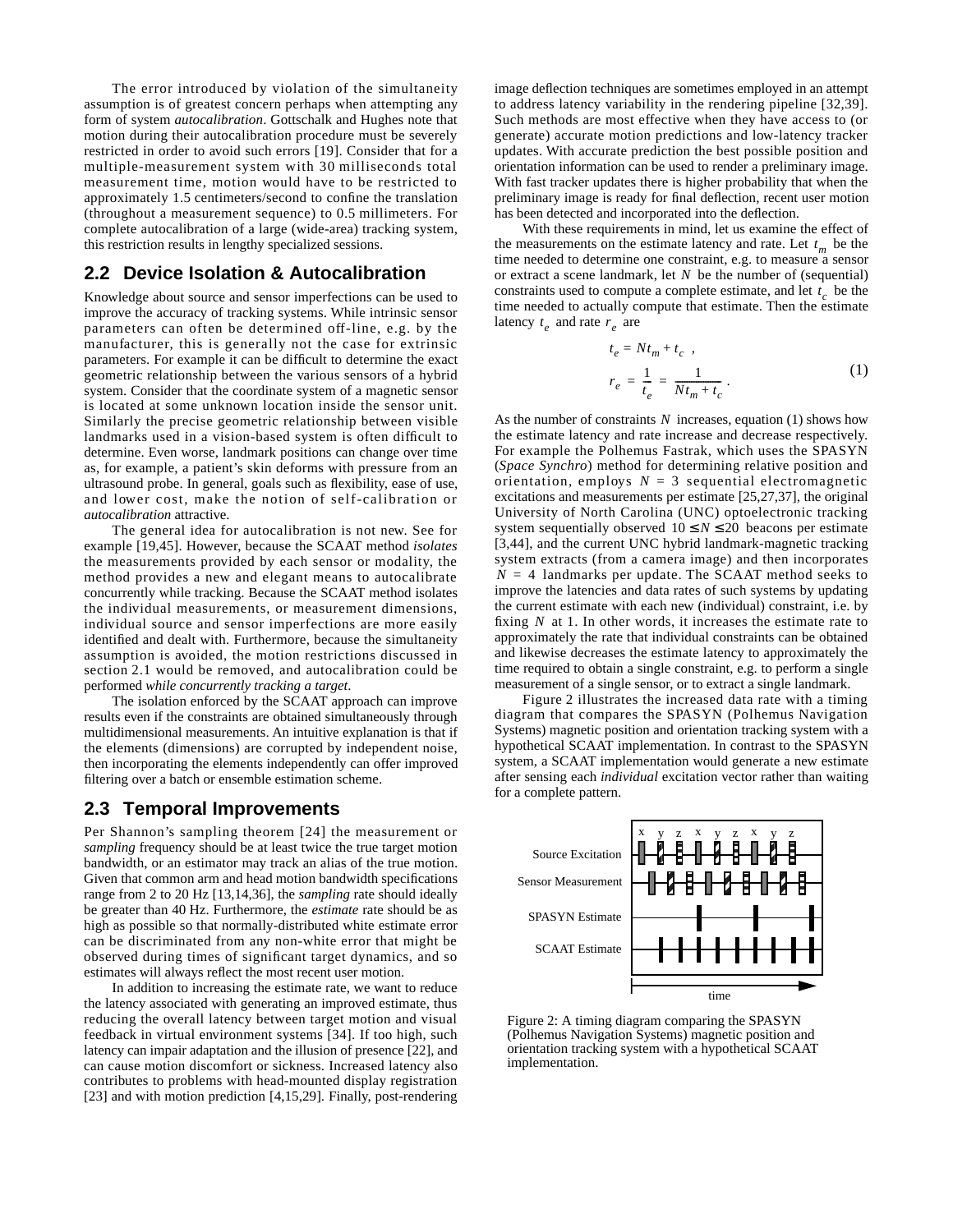# **2.4 Data Fusion & Hybrid Systems**

The Kalman filter [26] has been widely used for data fusion. For example in navigation systems [17,30], virtual environment tracking systems [5,12,14], and in 3D scene modeling [20,42]. However the SCAAT method represents a new approach to Kalman filter based *multi-sensor data fusion*. Because constraints are intentionally incorporated one at a time, one can pick and choose which ones to add, and when to add them. This means that information from different sensors or modalities can be woven together in a common, flexible, and expeditious fashion. Furthermore, one can use the approach to ensure that each estimate is computed from the most recently obtained constraint.

Consider for a moment the UNC hybrid landmark-magnetic presented at SIGGRAPH 96 [41]. This system uses an off-the-shelf Ascension magnetic tracking system along with a vision-based landmark recognition system to achieve superior synthetic and real image registration for augmented reality assisted medical procedures. The vision-based component attempts to identify and locate multiple known landmarks in a single image before applying a correction to the magnetic readings. A SCAAT implementation would instead identify and locate only one landmark per update, using a new image (frame) each time. Not only would this approach increase the frequency of landmarkbased correction (given the necessary image processing) but it would offer the added benefit that unlike the implementation presented in [41], no special processing would be needed for the cases where the number of visible landmarks falls below the number C necessary to determine a complete position and orientation solution. The SCAAT implementation would simply cycle through any available landmarks, one at a time. Even with only one visible landmark the method would continue to operate as usual, using the information provided by the landmark sighting to refine the estimate where possible, while increasing the uncertainty where not.

### **3 METHOD**

The SCAAT method employs a *Kalman filter* (KF) in an unusual fashion. The Kalman filter is a mathematical procedure that provides an efficient computational (recursive) method for the least-squares estimation of a linear system. It does so in a *predictor-corrector* fashion, predicting short-term (since the last estimate) changes in the state using a *dynamic model*, and then correcting them with a measurement and a corresponding *measurement model*. The *extended* Kalman filter (EKF) is a variation of the Kalman filter that supports estimation of *nonlinear* systems, e.g. 3D position and orientation tracking systems. A basic introduction to the Kalman filter can be found in Chapter 1 of [31], while a more complete introductory discussion can be found in [40], which also contains some interesting historical narrative. More extensive references can be found in [7,18,24,28,31,46].

The Kalman filter has been employed previously for virtual environment tracking estimation and prediction. For example see  $[2,5,12,14,42]$ , and most recently  $[32]$ . In each of these cases however the filter was applied directly and only to the 6D pose estimates delivered by the off-the-shelf tracker. The SCAAT approach could be applied to either a hybrid system using off-theshelf and/or custom trackers, or it could be employed by tracker developers to improve the existing systems for the end-user graphics community.

In this section we describe the method in a manner that does not imply a specific tracking system. (In section 3.4 we present experimental results of a specific implementation, a SCAAT widearea optoelectronic tracking system.) In section 3.1 we describe the method for tracking, and in section 3.2 we describe one possible method for concurrent autocalibration.

Throughout we use the following conventions.

- $x = scalar$  (lower case)
- $\dot{x}$  = general vector (lower case, arrow) indexed as  $\dot{x}[r]$
- $\hat{x}$  = filter estimate vector (lower case, hat)
- $A =$  matrix (capital letters) indexed as  $A[r, c]$
- $A^{-1}$  = matrix inverse
	- $I =$  the identity matrix
- $\beta$ <sup>-</sup> = matrix/vector *prediction* (super minus)
- $β<sup>T</sup> =$  matrix/vector transpose (super T)
- $\alpha_i$  = matrix/vector/scalar identifier (subscript)

 $E\{\cdot\}$  = mathematical expectation

# **3.1 Tracking**

### **3.1.1 Main Tracker Filter**

The use of a Kalman filter requires a mathematical (state-space) model for the dynamics of the process to be estimated, the target motion in this case. While several possible dynamic models and associated state configurations are possible, we have found a simple *position-velocity* model to suffice for the dynamics of our applications. In fact we use this same form of model, with different parameters, for all six of the position and orientation components  $(x, y, z, \phi, \theta, \psi)$ . Discussion of some other potential models and the associated trade-offs can be found in [7] pp. 415-420. Because our implementation is discrete with inter sample time  $\delta t$  we model the target's dynamic motion with the following linear difference equation:

$$
\dot{\bar{x}}(t+\delta t) = A(\delta t)\dot{\bar{x}}(t) + \vec{w}(\delta t).
$$
 (2)

In the standard model corresponding to equation (2), the *n* dimensional Kalman filter *state vector*  $\dot{x}(t)$  would completely describe the target position and orientation at any time t. In practice we use a method similar to [2,6] and maintain the complete target orientation externally to the Kalman filter in order to avoid the nonlinearities associated with orientation computations. In the internal state vector  $\dot{x}(t)$  we maintain the target position as the Cartesian coordinates  $(x, y, z)$ , and the *incremental* orientation as small rotations  $(\phi, \theta, \psi)$  about the  $(x, y, z)$  axis. Externally we maintain the target orientation as the  $\alpha$  *external quaternion*  $\alpha = (\alpha_w, (\alpha_x, \alpha_y, \alpha_z))$ . (See [9] for discussion of quaternions.) At each filter update step, the incremental orientations  $(\phi, \theta, \psi)$  are factored into the external quaternion  $\alpha$ , and then zeroed as shown below. Thus the incremental orientations are linearized for the EKF, centered about zero. We maintain the derivatives of the target position and orientation internally, in the state vector  $\dot{x}(t)$ . We maintain the angular velocities internally because the angular velocities behave like orthogonal vectors and do not exhibit the nonlinearities of the angles themselves. The target state is then represented by the  $n = 12$  element internal state vector

$$
\dot{x} = \begin{bmatrix} x & y & z & \dot{x} & \dot{y} & \dot{z} & \phi & \theta & \psi & \dot{\phi} & \dot{\theta} & \dot{\psi} \end{bmatrix}^T
$$
 (3)

and the four-element external orientation quaternion

$$
\vec{\alpha} = (\alpha_w, (\alpha_x, \alpha_y, \alpha_z)), \qquad (4)
$$

where the time designations have been omitted for clarity.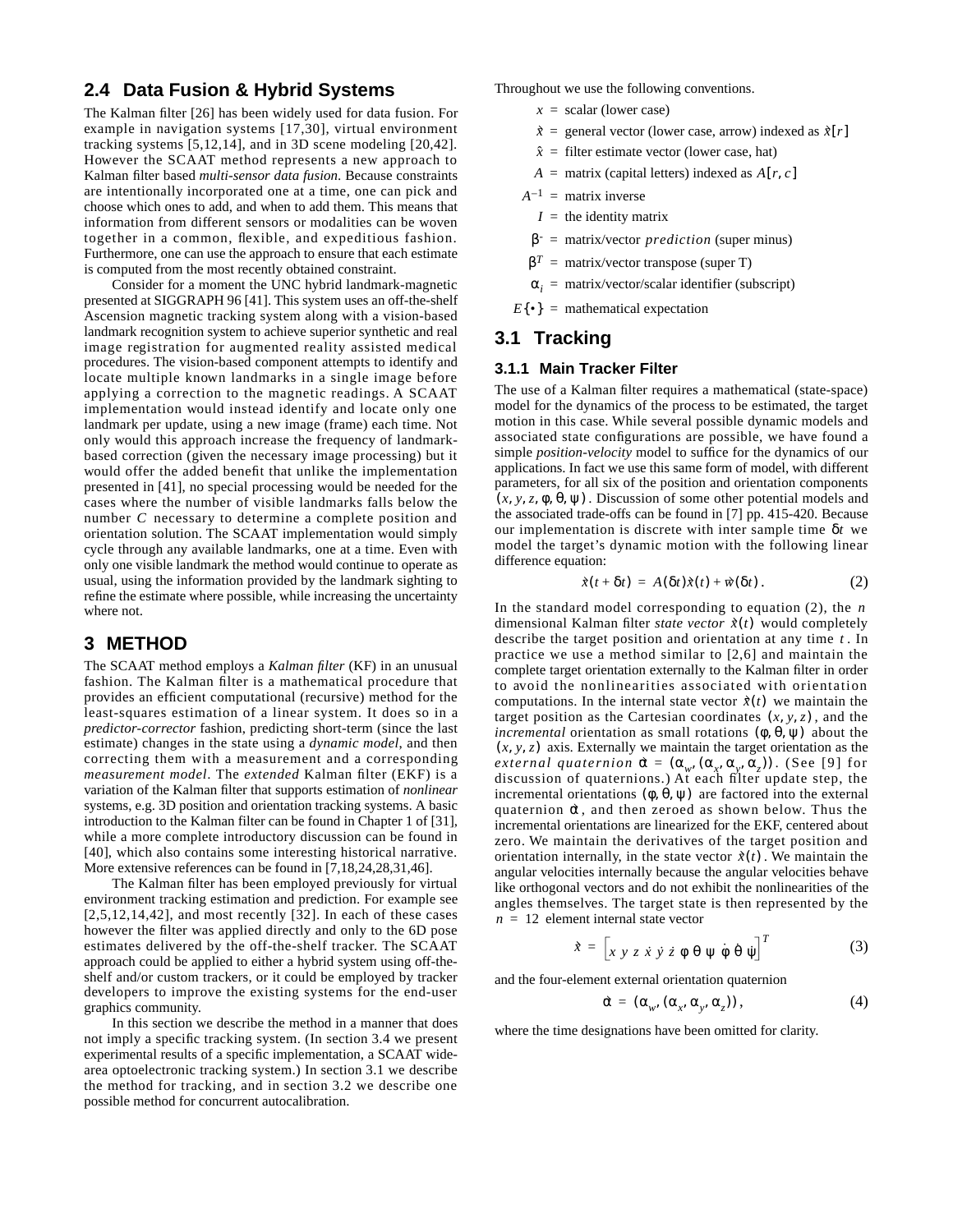The  $n \times n$  state transition matrix  $A(\delta t)$  in (2) projects the state forward from time t to time  $t + \delta t$ . For our linear model, the matrix implements the relationships

$$
x(t + \delta t) = x(t) + \dot{x}(t)\delta t
$$
  
\n
$$
\dot{x}(t + \delta t) = \dot{x}(t)
$$
\n(5)

and likewise for the remaining elements of (3).

The  $n \times 1$  *process noise vector*  $\vec{w}(\delta t)$  in (2) is a normallydistributed zero-mean sequence that represents the uncertainty in the target state over any time interval  $\delta t$ . The corresponding  $n \times n$ *process noise covariance matrix* is given by

$$
E\{\vec{w}(\delta t)\vec{w}^T(\delta t+\epsilon)\} = \begin{cases} Q(\delta t), & \epsilon = 0 \\ 0, & \epsilon \neq 0 \end{cases}.
$$
 (6)

Because our implementation is discrete with inter sample time  $\delta t$ , we can use the transfer function method illustrated by [7] pp. 221- 222 to compute a *sampled* process noise covariance matrix. (Because the associated random processes are presumed to be time stationary, we present the process noise covariance matrix as a function of the inter-sample duration  $\delta t$  only.) The non-zero elements of  $Q(\delta t)$  are given by

$$
Q(\delta t)[i, i] = \vec{\eta}[i]\frac{(\delta t)^3}{3}
$$

$$
Q(\delta t)[i, j] = Q(\delta t)[j, i] = \vec{\eta}[i]\frac{(\delta t)^2}{2}
$$
(7)
$$
Q(\delta t)[j, j] = \vec{\eta}[i](\delta t)
$$

for each pair

$$
(i, j) \in \{ (x, \dot{x}), (y, \dot{y}), (z, \dot{z}), (\phi, \dot{\phi}), (\theta, \dot{\theta}), (\psi, \dot{\psi}) \}.
$$

The  $\vec{\eta}[i]$  in (7) are the *correlation kernels* of the (assumed constant) noise sources presumed to be driving the dynamic model. We determined a set of values using Powell's method, and then used these in both simulation and our real implementation. The values can be "tuned" for different dynamics, though we have found that the tracker works well over a broad range of values.

The use of a Kalman filter requires not only a dynamic model as described above, but also a *measurement model* for each available type of measurement. The measurement model is used to predict the ideal noise-free response of each sensor and source pair, given the filter's current estimate of the target state as in equations (3) and (4).

#### *It is the nature of the measurement models and indeed the actual sensor measurements that distinguishes a SCAAT Kalman filter from a well-constrained one.*

For each sensor *type* **σ** we define the  $m_\sigma \times 1$  measurement *vector*  $\dot{\vec{z}}_{\sigma}(t)$  and corresponding *measurement function*  $\vec{h}_{\sigma}(\cdot)$  such that

$$
\dot{\vec{z}}_{\sigma, t} = \dot{h}_{\sigma}(\dot{x}(t), \dot{b}_t, \dot{c}_t) + \dot{v}_{\sigma}(t).
$$
 (8)

Note that in the "purest" SCAAT implementation  $m_{\sigma} = 1$  and the measurements are incorporated as single scalar values. However if it is not possible or necessary to isolate the measurements, e.g. to perform autocalibration, then multi-dimensional measurements can be incorporated also. Guidelines presented in [47] lead to the following heuristic for choosing the SCAAT Kalman filter measurement elements (constraints):

#### *During each SCAAT Kalman filter measurement update one should observe a single sensor and source pair only.*

For example, to incorporate magnetic tracker data as an end-user, *m*<sub>σ</sub> = 7 for the three position and four orientation (quaternion)

elements, while if the manufacturer were to use the SCAAT implementation,  $m_{\sigma} = 3$  for each 3-axis electromagnetic response to a single excitation. For an image-based landmark tracker such as [41] the measurement function would, given estimates of the camera pose and a single landmark location, transform the landmark into camera space and then project it onto the camera image plane. In this case  $m_{\sigma} = 2$  for the 2D image coordinates of the landmark.

The  $m_{\sigma} \times 1$  *measurement noise vector*  $\dot{v}_{\sigma}(t)$  in (8) is a normally-distributed zero-mean sequence that represents any random error (e.g. electrical noise) in the measurement. This parameter can be determined from component design specifications, and (or) confirmed by off-line measurement. For our simulations we did both. The corresponding  $m_σ \times m_σ$ *measurement noise covariance matrix* is given by

$$
E\{\dot{v}_{\sigma}(t)\dot{v}_{\sigma}^{T}(t+\varepsilon)\} = \begin{cases} R_{\sigma}(t), & \varepsilon = 0 \\ 0, & \varepsilon \neq 0 \end{cases}.
$$
 (9)

For each measurement function  $\vec{h}_{\sigma}(\cdot)$  we determine the corresponding Jacobian function

$$
H_{\sigma}(\dot{x}(t), \dot{\vec{b}}_t, \dot{\vec{c}}_t)[i, j] \equiv \frac{\partial}{\partial \dot{x}[j]} \dot{\vec{h}}_{\sigma}(\dot{x}(t), \dot{\vec{b}}_t, \dot{\vec{c}}_t)[i], \qquad (10)
$$

where  $1 \le i \le m_{\sigma}$  and  $1 \le j \le n$ . Finally, we note the use of the standard (Kalman filter)  $n \times n$  error covariance matrix  $P(t)$ which maintains the covariance of the error in the estimated state.

#### **3.1.2 Tracking Algorithm**

Given an initial state estimate  $\hat{x}(0)$  and error covariance estimate  $P(0)$ , the SCAAT algorithm proceeds similarly to a conventional EKF, cycling through the following steps whenever a discrete measurement  $\dot{z}_{\sigma, t}$  from some sensor (type  $\sigma$ ) and source becomes available at time  $t$ :

a. Compute the time  $\delta t$  since the previous estimate.

b. Predict the state and error covariance.

$$
\hat{x}^{\text{-}} = A(\delta t)\hat{x}(t - \delta t)
$$
\n
$$
P^{\text{-}} = A(\delta t)P(t - \delta t)A^{T}(\delta t) + Q(\delta t)
$$
\n(11)

c. Predict the measurement and compute the corresponding Jacobian.

$$
\hat{z} = \vec{h}_{\sigma}(\hat{x}^{\cdot}, \vec{b}_{t}, \vec{c}_{t})
$$
  
\n
$$
H = H_{\sigma}(\hat{x}^{\cdot}, \vec{b}_{t}, \vec{c}_{t})
$$
\n(12)

d. Compute the *Kalman gain*.

$$
K = P^{\dagger}H^{T}(HP^{\dagger}H^{T} + R_{\sigma}(t))^{-1} \tag{13}
$$

e. Compute the *residual* between the actual sensor measurement  $\dot{z}_{\sigma, t}$  and the predicted measurement from (12).

$$
\overrightarrow{\Delta z} = \dot{z}_{\sigma, t} - \hat{z}
$$
 (14)

f. Correct the predicted tracker state estimate and error covariance from (11).

$$
\hat{x}(t) = \hat{x}^{\text{-}} + K\overrightarrow{\Delta z}
$$
  
\n
$$
P(t) = (I - KH)P^{\text{-}}
$$
\n(15)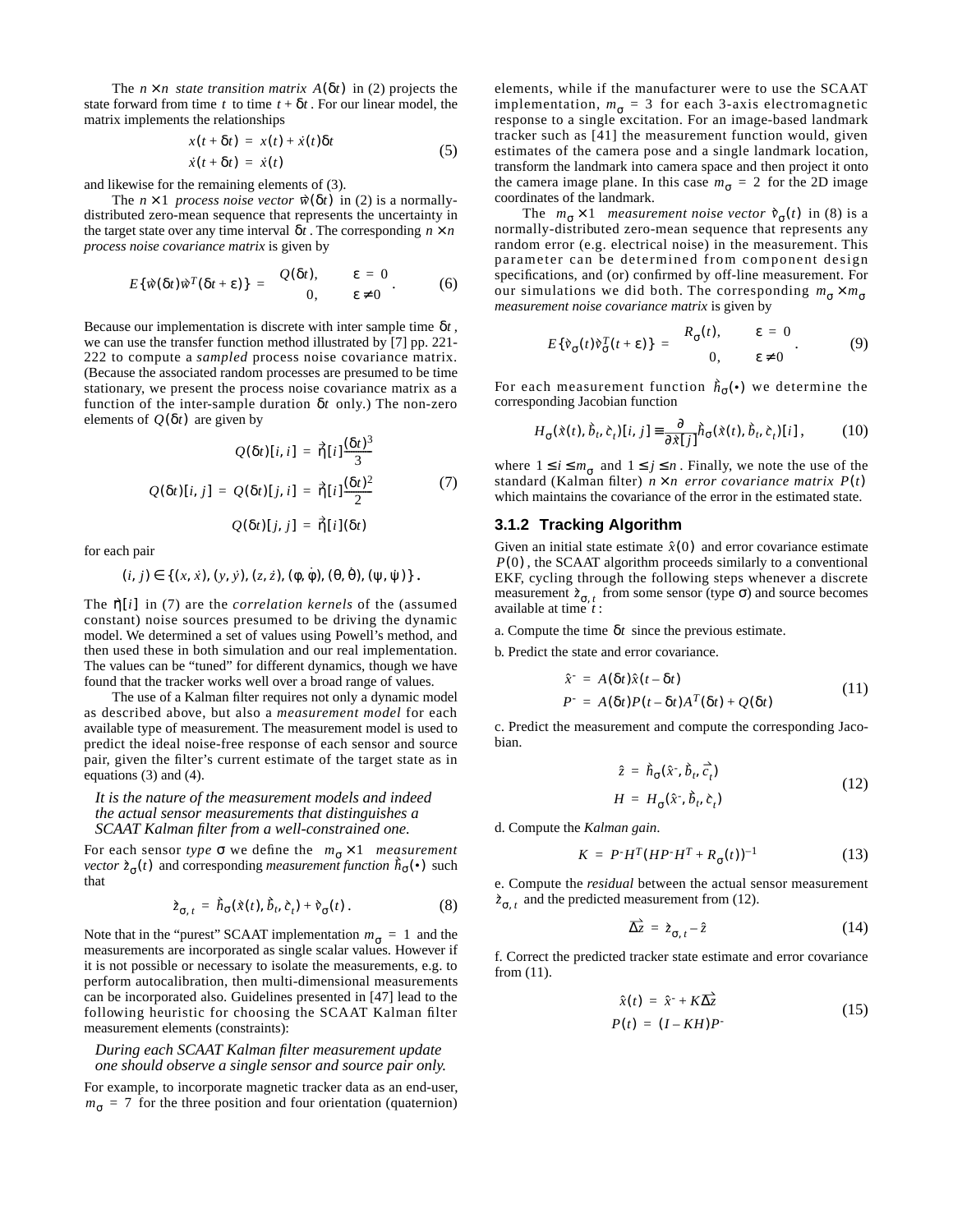g. Update the external orientation of equation (4) per the change indicated by the  $(\phi, \theta, \psi)$  elements of the state.<sup>\*</sup>

$$
\Delta \hat{\alpha} = \text{quaternion}(\hat{x}[\phi], \hat{x}[\theta], \hat{x}[\psi])
$$
\n(16)

$$
\hat{\alpha}~=~\hat{\alpha} \otimes \Delta \hat{\alpha}
$$

h. Zero the orientation elements of the state vector.

$$
\hat{x}[\phi] = \hat{x}[\theta] = \hat{x}[\psi] = 0 \tag{17}
$$

The equations (11)-(17) may seem computationally complex, however they can be performed quite efficiently. The computations can be optimized to eliminate operations on matrix and vector elements that are known to be zero. For example, the elements of the Jacobian  $H$  in (12) that correspond to the velocities in the state  $\hat{x}(t)$  will always be zero. In addition, the matrix inverted in the computation of K in (13) is of rank  $m_{\sigma}$  (2 × 2 for our example in section 3.4) which is smaller for a SCAAT filter than for a corresponding conventional EKF implementation. Finally, the increased data rate allows the use of the *small angle*  $approximations \sin(\theta) = \theta \text{ and } \cos(\theta) = 1 \text{ in } \vec{h}_{\sigma}(\bullet) \text{ and }$ . The total *per estimate* computation time can therefore *H*σ( )• actually be less than that of a corresponding conventional implementation. (We are able to execute the SCAAT filter computations, with the autocalibration computations discussed in the next section, in approximately 100µs on a 200 MHz PCcompatible computer.)

#### **3.1.3 Discussion**

The key to the SCAAT method is the number of constraints provided by the measurement vector and measurement function in equation (8). For the 3D-tracking problem being solved, a unique solution requires  $C = 6$  non-degenerate constraints to resolve six degrees of freedom. Because individual sensor measurements typically provide less than six constraints, conventional implementations usually construct a complete measurement vector

$$
\dot{\bar{z}}_t = \begin{bmatrix} \dot{\bar{z}}_{\sigma_1, t_1}^T \dots \dot{\bar{z}}_{\sigma_N, t_N}^T \end{bmatrix}^T
$$

from some group of  $N \geq C$  individual sensor measurements over time  $t_1...t_N$ , and *then* proceed to compute an estimate. Or a particular implementation may operate in a *moving-window* fashion, combining the most recent measurement with the  $N-1$ previous measurements, possibly implementing a form of a finiteimpulse-response filter. In any case, for such well-constrained systems complete observability is obtained at each step of the filter. Systems that collect measurements sequentially in this way inherently violate the simultaneity assumption, as well as increase the time  $\delta t$  between estimates.

In contrast, the SCAAT method blends individual measurements that each provide incomplete constraints into a complete state estimate. The EKF inherently provides the means for this blending, no matter how complete the information content of each individual measurement  $\dot{z}_{\sigma, t}$ . The EKF accomplishes this through the Kalman gain  $K$  which is computed in  $(13)$ . The Kalman gain, which is used to adjust the state and the error covariance in (15), is optimal in the sense that it minimizes the error covariance if certain conditions are met. Note that the inversion in (13) forms a ratio that reflects the relative uncertainties of the state and the measurement. Note too that the ratio is affected by the use of the measurement function Jacobian  $H$ . Because the Jacobian reflects the rate of change of each measurement with respect to the current state, it indicates a direction in state space along which a measurement could *possibly* affect the state. Because the gain is recomputed at each step with the appropriate

measurement function and associated Jacobian, it inherently reflects the amount and direction of information provided by the individual constraint.

### **3.2 Autocalibration**

The method we use for autocalibration involves *augmenting* the *main tracker filter* presented in section 3.1 to effectively implement a distinct *device filter*, a Kalman filter, for each source or sensor to be calibrated. (We use the word "device" here to include for example scene landmarks which can be thought of as passive sources, and cameras which are indeed sensors.) In general, any constant device-related parameters used by a measurement function  $\bar{h}_{\sigma}(\cdot)$  from (8) are candidates for this autocalibration method. We assume that the parameters to be estimated are contained in the device parameter vectors  $\bar{b}_t$  and  $\dot{c}_t$ , and we also present the case where both the source and sensor are to be calibrated since omission of one or the other is trivial. We note the following new convention.

 $\hat{\alpha}$  = augmented matrix/vector (wide hat)

#### **3.2.1 Device Filters**

For each device (source, sensor, landmark, etc.) we create a distinct device filter as follows. Let  $\hat{\pi}$  represent the corresponding device parameter vector and  $n_{\pi}$  = length( $\hat{\pi}$ ).

a. Allocate an  $n_{\pi} \times 1$  state vector  $\hat{x}_{\pi}$  for the device, initialize with the best *a priori* device parameter estimates, e.g. from design.

b. Allocate an  $n_{\pi} \times n_{\pi}$  noise covariance matrix  $Q_{\pi}(\delta t)$ , initialize with the expected parameter variances.

c. Allocate an  $n_{\pi} \times n_{\pi}$  error covariance matrix  $P_{\pi}(t)$ , initialize to indicate the level of confidence in the *a priori* device parameter estimates from (a) above.

#### **3.2.2 Revised Tracking Algorithm**

The algorithm for tracking with concurrent autocalibration is the same as that presented in section 3.1, with the following exceptions. After step (a) in the original algorithm, we form augmented versions of the state vector

$$
\widehat{x}(t-\delta t) = \left[ \hat{x}^T(t-\delta t) \ \hat{x}_{b,t}^T(t-\delta t) \ \hat{x}_{c,t}^T(t-\delta t) \right]^T, \quad (18)
$$

the error covariance matrix

$$
\widehat{P}(t-\delta t) = \begin{bmatrix} P(t-\delta t) & 0 & 0 \\ 0 & P_{b,t}(t-\delta t) & 0 \\ 0 & 0 & P_{c,t}(t-\delta t) \end{bmatrix}, (19)
$$

the state transition matrix

$$
\widehat{A}(\delta t) = \begin{bmatrix} A(\delta t) & 0 & 0 \\ 0 & I & 0 \\ 0 & 0 & I \end{bmatrix},
$$
 (20)

and the process noise matrix

$$
\widehat{Q}(\delta t) = \begin{bmatrix} Q(\delta t) & 0 & 0 \\ 0 & Q_{b,t}(\delta t) & 0 \\ 0 & 0 & Q_{c,t}(\delta t) \end{bmatrix}.
$$
 (21)

<sup>\*</sup> The operation  $\alpha \otimes \Delta \alpha$  is used to indicate a quaternion multiply [9].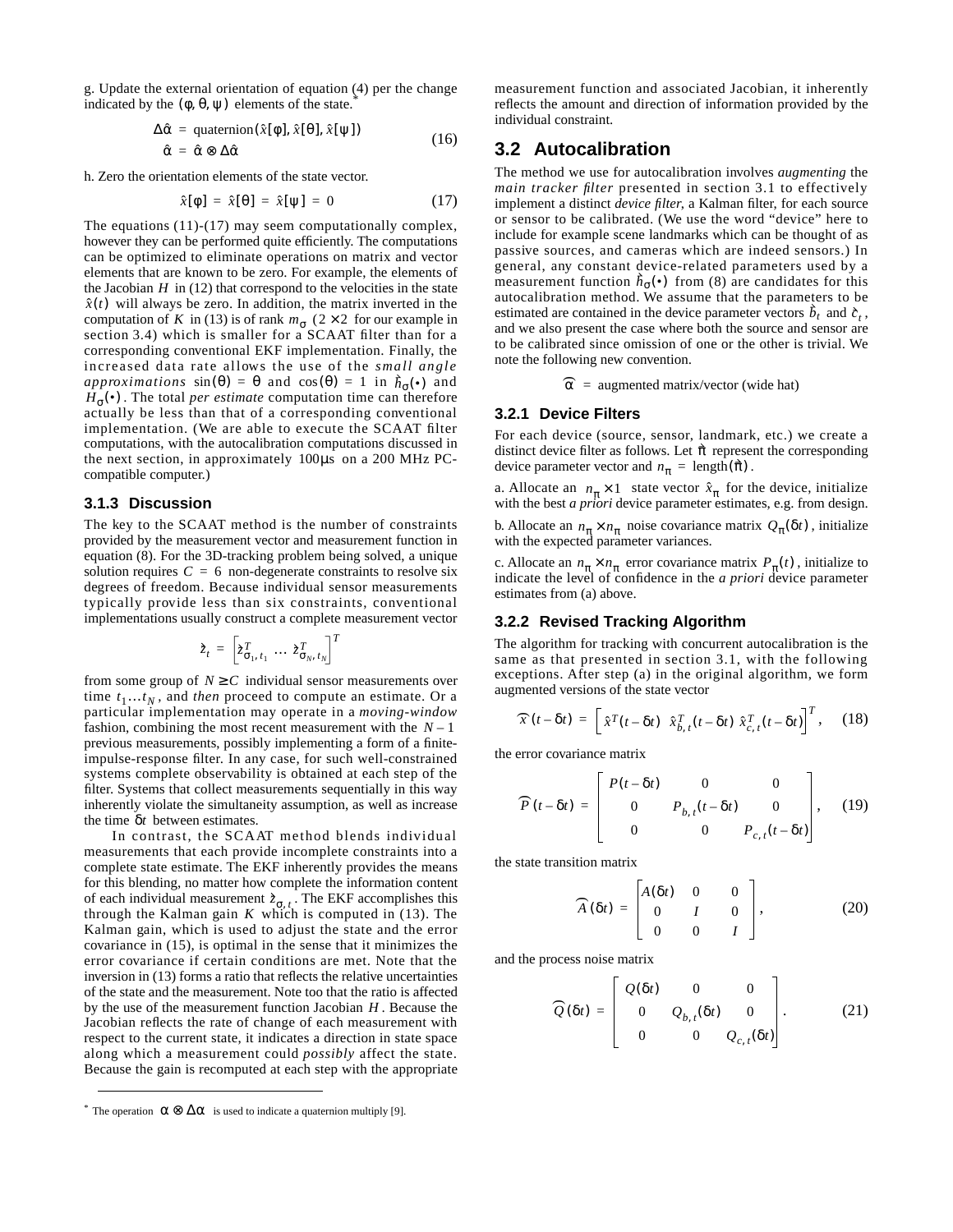We then follow steps (b)-(h) from the original algorithm, making the appropriate substitutions of (18)-(21), and noting that the measurement and Jacobian functions used in step (c) have become  $h_{\sigma}(\widehat{x}(t))$  and  $H_{\sigma}(\widehat{x}(t))$  because the estimates of parameters  $\overline{b}_t$ and  $\hat{c}_t$  ( $\hat{x}_{b,t}$  and  $\hat{x}_{c,t}$ ) are now contained in the augmented state vector  $\hat{x}$  per (18). After step (h) we finish by extracting and saving the device filter portions of the augmented state vector and error covariance matrix

$$
\hat{x}_{b,t}(t) = \hat{x}(t)[i...j] \nP_{b,t}(t) = \hat{P}(t)[i...j, i...j] \n\hat{x}_{c,t}(t) = \hat{x}(t)[k...l] \nP_{c,t}(t) = \hat{P}(t)[k...l, k...l]
$$
\n(22)

where

$$
i = n + 1
$$
  
\n
$$
j = n + n_b
$$
  
\n
$$
k = n + n_b + 1
$$
  
\n
$$
l = n + n_b + n_c
$$

and  $n$ ,  $n_b$ , and  $n_c$  are the dimensions of the state vectors for the main tracker filter, the source filter, and the sensor filter (respectively). We leave the main tracker filter state vector and error covariance matrix in their augmented counterparts, while we swap the device filter components in and out with each estimate. The result is that individual device filters are updated less frequently than the main tracker filter. The more a device is used, the more it is calibrated. If a device is never used, it is never calibrated.

With respect to added time complexity, the computations can again be optimized to eliminate operations on matrix and vector elements that are known to be zero: those places mentioned in section 3.1, and see (19)-(21). Also note that the size of and thus time for the matrix inversion in (13) has not changed. With respect to added space complexity, the autocalibration method requires storing a separate state vector and covariance matrix for each device—a fixed amount of (generally small) space per device. For example, consider autocalibrating the beacon (LED) positions for an optical tracking system with 3,000 beacons. For each beacon one would need 3 words for the beacon state (its 3D position),  $3 \times 3 = 9$  words for the noise covariance matrix, and  $3 \times 3 = 9$ words for the error covariance matrix. Assuming 8 bytes per word, this is only  $3,000 \times 8 \times (3 + 9 + 9) = 504,000$  bytes.

#### **3.2.3 Discussion**

The ability to simultaneously estimate two dependent sets of unknowns (the target and device states) is made possible by several factors. First, the dynamics of the two sets are very different as would be reflected in the process noise matrices. We assume the target is undergoing some random (constant) acceleration, reflected in the noise parameter  $\eta$  of  $Q(\delta t)$  in (6). Conversely, we assume the device parameters are constant, and so the elements of  $Q_{\pi}(\delta t)$  for a source or sensor simply reflect any allowed variances in the corresponding parameters: usually zero or extremely small. In addition, while the target is expected to be moving, the filter expects the motion between any two estimations to closely correspond to the velocity estimates in the state (3). If the tracker estimate rate is high enough, poorly estimated device parameters will result in what appears to be almost instantaneous target motion. The increased rate of the SCAAT method allows such motion to be recognized as unlikely, and attributed to poorly estimated device parameters.

### **3.3 Stability**

Because the SCAAT method uses individual measurements with insufficient information, one might be concerned about the potential for instability or divergence. A linear system is said to be stable if its response to any input tends to a finite steady value after the input is removed [24]. For the Kalman filter in general this is certainly not a new concern, and there are standard requirements and corresponding tests that ensure or detect stability (see [18], p. 132):

a. The filter must be uniformly completely observable,

b. the dynamic and measurement noise matrices in equations (6) and (9) must be bounded from above and below, and

c. the dynamic behavior represented by  $A(\delta t)$  in equation (2) must be bounded from above.

As it turns out, these conditions and their standard tests are equally applicable to a SCAAT implementation. For the SCAAT method the conditions mean that the user dynamics between estimates must be bounded, the measurement noise must be bounded, one must incorporate a sufficient set of non-degenerate constraints *over time.* In particular, the constraints must be incorporated in less than 1/2 the time of the user motion time-constant in order to avoid tracking an alias of the true motion. In general these conditions are easily met for systems and circumstances that would otherwise be stable with a multiple-constraint implementation. A complete stability analysis is beyond the scope of this paper, and is presented in [47].

### **3.4 Measurement Ordering**

Beyond a simple round-robin approach, one might envision a measurement scheduling algorithm that makes better use of the available resources. In doing so one would like to be able to monitor and control uncertainty in the state vector. By periodically observing the eigenvalues and eigenvectors of the error covariance matrix  $P(t)$ , one can determine the directions in state-space along which more or less information is needed [21]. This approach can be used to monitor the stability of the tracker, and to guide the source/sensor ordering.

### **4 EXPERIMENTS**

We are using the SCAAT approach in the current version of the UNC wide-area optoelectronic tracking system known as the *HiBall tracker*. The *HiBall*, shown below in Figure 3, incorporates six optical sensors and six lenses with infrared filters into one golf ball sized sensing unit that can be worn on a user's head or hand. The principal mechanical component of the HiBall, the senor housing unit, was fabricated by researchers at the University of Utah using their  $\alpha$ 1 modeling environment.

Because the HiBall sensors and lenses share a common transparent space in the center of the housing, a single sensor can actually sense light through more than one lens. By making use of all of these *views* we end up with effectively 26 "cameras". These cameras are then used to observe ceiling-mounted light-emitting diodes (LEDs) to track the position and orientation of the HiBall. This inside-looking-out approach was first used with the previous UNC optoelectronic tracking system [44] which spanned most of the user's head and weighed approximately ten pounds, not including a backpack containing some electronics. In contrast, the HiBall sensing unit is the size of a golf ball and weighs only five ounces, *including* the electronics. The combination of reduced weight, smaller packaging, and the new SCAAT algorithm results in a very ergonomic, fast, and accurate system.

In this section we present results from both simulations performed during the design and development of the HiBall, and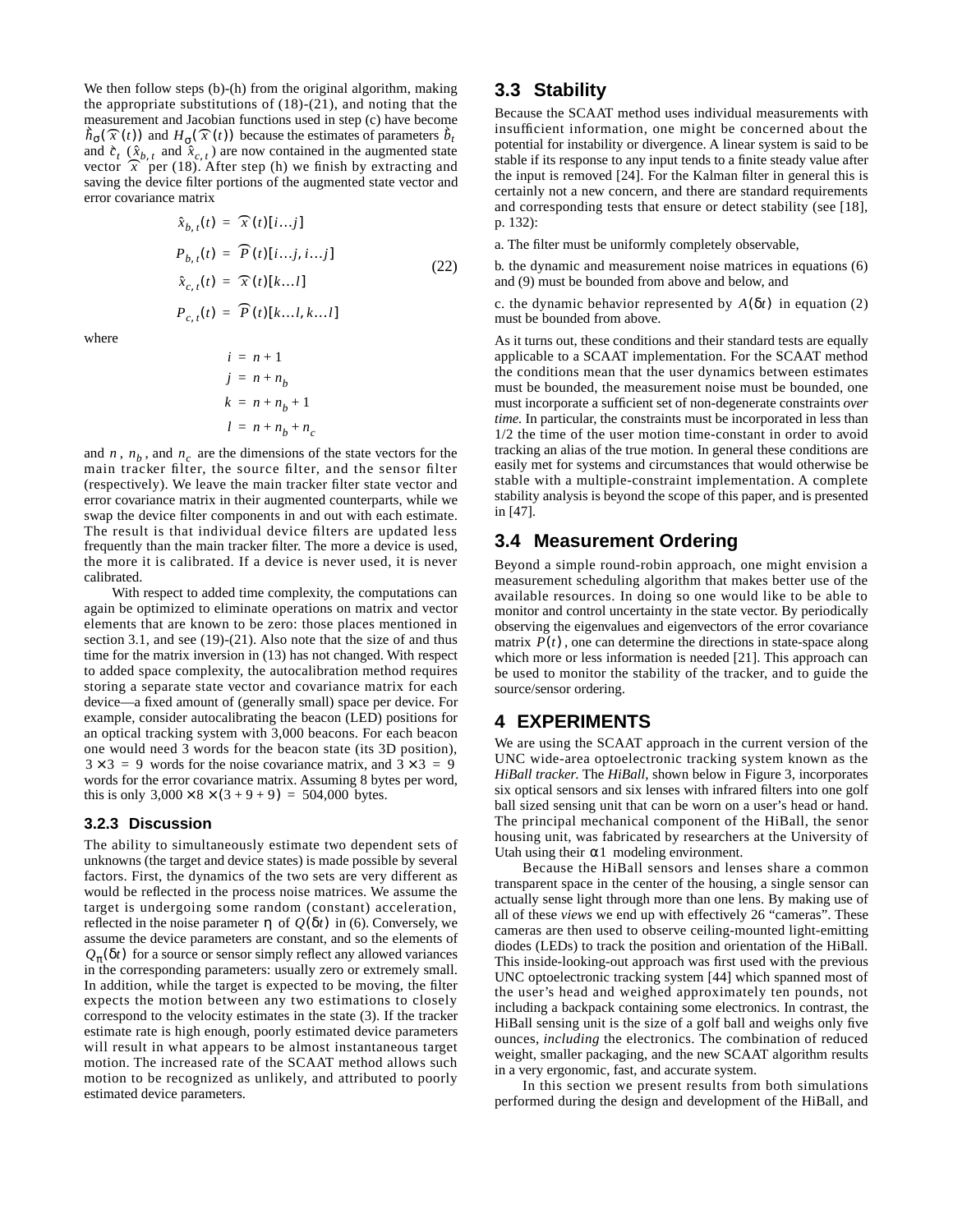

Figure 3: The HiBall is shown here with the internal circuitry exposed and the lenses removed. The sensors, which can be seen through the lens openings, are mounted on PC boards that foldup into the HiBall upon assembly. The mechanical pencil at the bottom conveys an indication of the relative size of the unit.

preliminary results from the actual implementation. The simulations are useful because we have control over the "truth" and can perform controlled experiments. The results from the actual implementation serve to demonstrate actual operation and to provide some support for our accuracy and stability claims.

With respect to the SCAAT implementation, the tracker *sensors* are the HiBall cameras and the tracker *sources* are the ceiling-mounted 2D array of approximately 3000 electronic beacons (LEDs). The cameras provide a single 2D measurement vector, i.e. a 2D constraint, which is the  $(u, v)$  image coordinates of the beacon as seen by the camera. So for this example,  $m_{\sigma} = 2$ and  $\dot{z}_{\sigma} = [u, v]^T$ . The measurement function  $\hat{h}_{\sigma}(\cdot)$  transforms the beacon into camera coordinates and then projects it onto the camera's image plane in order to predict the camera response.

For the simulations we generated individual measurement events (a single beacon activation followed by a single camera reading) at a rate of 1000 Hz, and corrupted the measurements using the noise models detailed in [8]. We tested components of our real system in a laboratory and found the noise models in [8] to be reasonably accurate, if not pessimistic. We also perturbed the 3D beacon positions prior to simulations with a normallydistributed noise source with approximately 1.7 millimeters standard deviation. We controlled all random number generators to facilitate method comparisons with common random sequences.

To evaluate the filter performance we needed some reference data. Our solution was to collect motion data from *real-user* sessions with a conventional tracking system, and then to filter the data to remove high frequency noise. We then *defined* this data to be the "truth". We did this for seven such sessions.

The simulator operated by sampling the truth data, choosing one beacon and camera (round-robin from within the set of valid combinations), computing the corresponding camera measurement vector  $\dot{z}_{\sigma, t}$ , and then adding some measurement noise. The (noisy) measurement vector, the camera parameter vector  $\dot{c}_t$  (position and orientation in user coordinates), and the beacon parameter vector  $\bar{b}_t$  (position in world coordinates) were then sent to the tracker.

For the tracking algorithm, we simulated both the SCAAT method (section 3.1, modified per section 3.2 for autocalibration) and several multiple-constraint methods, including the Collinearity method [3] and several variations of moving window (finite impulse response) methods. For each of the methods we varied the measurement noise, the measurement frequency, and the beacon position error. For the multiple constraint methods we also varied the number of constraints (beacon observations) per estimate  $N$ . In each case the respective estimates were compared with the truth data set for performance evaluation.

### **4.1 Tracker Filter**

The 12 element state vector  $\hat{x}(t)$  for the main tracker filter contained the elements shown in (3). Each of the 3000 beacon filters was allocated a 3 element state vector

$$
\hat{x}_b = \left[x_b \ y_b \ z_b\right]^T
$$

where  $(x_b, y_b, z_b)$  represents the beacon's estimated position in cartesian (world) coordinates. The  $12 \times 12$  state transition matrix for the main tracker filter was formed as discussed section 3.1, and for each beacon filter it was the  $3 \times 3$  identity matrix. The  $12 \times 12$  process noise matrix for the main tracker was computed using (7), using elements of  $\vec{\eta}$  that were determined off-line using Powell's method and a variety of real motion data. For each beacon filter we used an identical noise covariance matrix

$$
Q_b(\delta t)[i, j] = \begin{cases} \eta_b & \text{if } i = j \\ 0 & \text{otherwise} \end{cases}
$$

for  $1 \le i, j \le 3$ , with beacon position variance  $\eta_b$  also determined off-line. (See [47] for the complete details.) At each estimate step, the *augmented* 15 element state vector,  $15 \times 15$  process noise matrix,  $15 \times 15$  state transition matrix, and  $15 \times 15$  error covariance matrix all resembled (18)-(21) (without the camera parameter components). The measurement noise model was distance dependent (beacon light falls-off with distance) so  $R_{\sigma}(t)$ from (9) was computed prior to step (d), by using a beacon distance estimate (obtained from the user and beacon positions in the predicted state  $\hat{x}$ <sup>-</sup>) to project a distance-dependent electrical variance onto the camera.

### **4.2 Initialization**

The position and orientation elements of the main tracker state were initialized with the true user position and orientation, and the velocities were initialized to zero. The 3000 beacon filter state vectors were initialized with (potentially erroneous) beacon position estimates. The main tracker error covariance matrix was initialized to the null matrix. All beacon filter error covariance matrices were initialized to

$$
P_b(0)[i, j] = \begin{cases} (0.001)^2 & \text{if } i = j \\ 0 & \text{otherwise} \end{cases}
$$

for  $1 \le i, j \le 3$ , to reflect 1 millimeter of uncertainty in the initial beacon positions.

While for the presented simulations we initialized the filter state with the true user pose information, we also performed (but will not show here) simulations in which the state elements were initialized to arbitrary values, e.g. all zeros. It is a testament to the stability of the method that in most cases the filter completely converged in under a tenth of a second, i.e. with fewer than 100 measurements. (In a few cases the camera was facing away from the beacon, a condition not handled by our simulator.)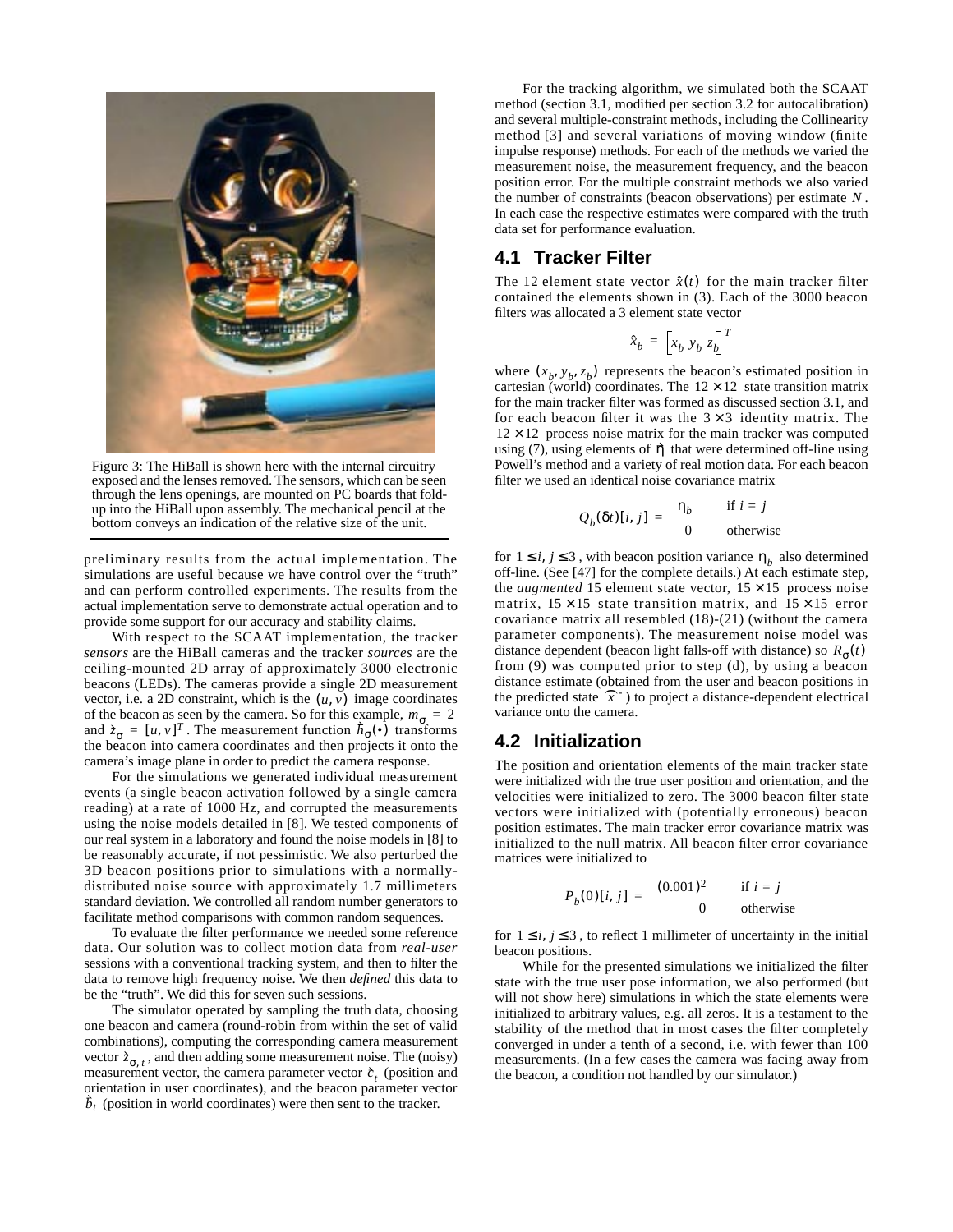

Figure 4: The upper plot depicts the entire 3 minutes of *x*-axis position data from user motion data set 'a' of sets 'a'-'f'. The lower plot shows a close-up of a short portion of the simulation. Collinearity here used  $N = 10$  beacons per observation, hence its lower estimate rate. On the other hand, notice that the SCAAT estimates and the actual (truth) data are almost indistinguishable.

### **4.3 Simulation Results**

We present here only comparisons of the SCAAT method with the Collinearity method, the "conventional approach" mentioned in the accompanying video. More extensive simulation results can be found in [47], including tests for stability under "cold starts" and periodic loss of data. All error measures reflect the RMS position error for a set of three imaginary points located approximately at arms length. This approach combines both position and orientation error into a metric that is related to the error a user would encounter in [HMD] screen space.

Figure 4 contains two related plots. The upper plot shows the entire three minutes (180 seconds) of the *x*-axis position for the first of seven data sets, data set 'a'. The lower plot shows a closeup of a particular segment of 300 milliseconds near the end. Notice that the Collinearity estimates appear very jerky. This is partially a result of the lower estimate rate, it is using  $N = 10$  beacon observations to compute an estimate, and partially due to the method's inability to deal with the erroneous beacon position data. In contrast, the SCAAT method hugs the actual motion track, appearing both smooth and accurate. This is partly a result of the higher update rate (10 times Collinearity here), and partly the effects of Kalman filtering, but mostly the accuracy is a result of the SCAAT autocalibration scheme. With the autocalibration turned on, the initially erroneous beacon positions are being refined at the same high rate that user pose estimates are generated.

Figure 5 shows progressively improving estimates as the number of beacons  $N$  is reduced from 15 (Collinearity) down to 1 (SCAAT), and a clear improvement in the accuracy when autocalibration is on. Consider for a moment that the motion prediction work of Azuma and Bishop [4] was based on jerky Collinearity estimates similar to those in Figure 4. The smooth and accurate SCAAT estimation should provide a much better basis for motion prediction, which could in turn provide a more effective means for addressing other system latencies such as those in the rendering pipeline. The improved accuracy should also improve post-rendering warping or image deflection [32,39].



Figure 5: As the number of beacons  $N$  is reduced from 15 to 5, the Collinearity results improve slightly. (The Collinearity algorithm generally becomes unstable with  $N \leq 4$ .) The SCAAT results, with  $N = 1$  beacons, are better, and especially good once autocalibration is turned on.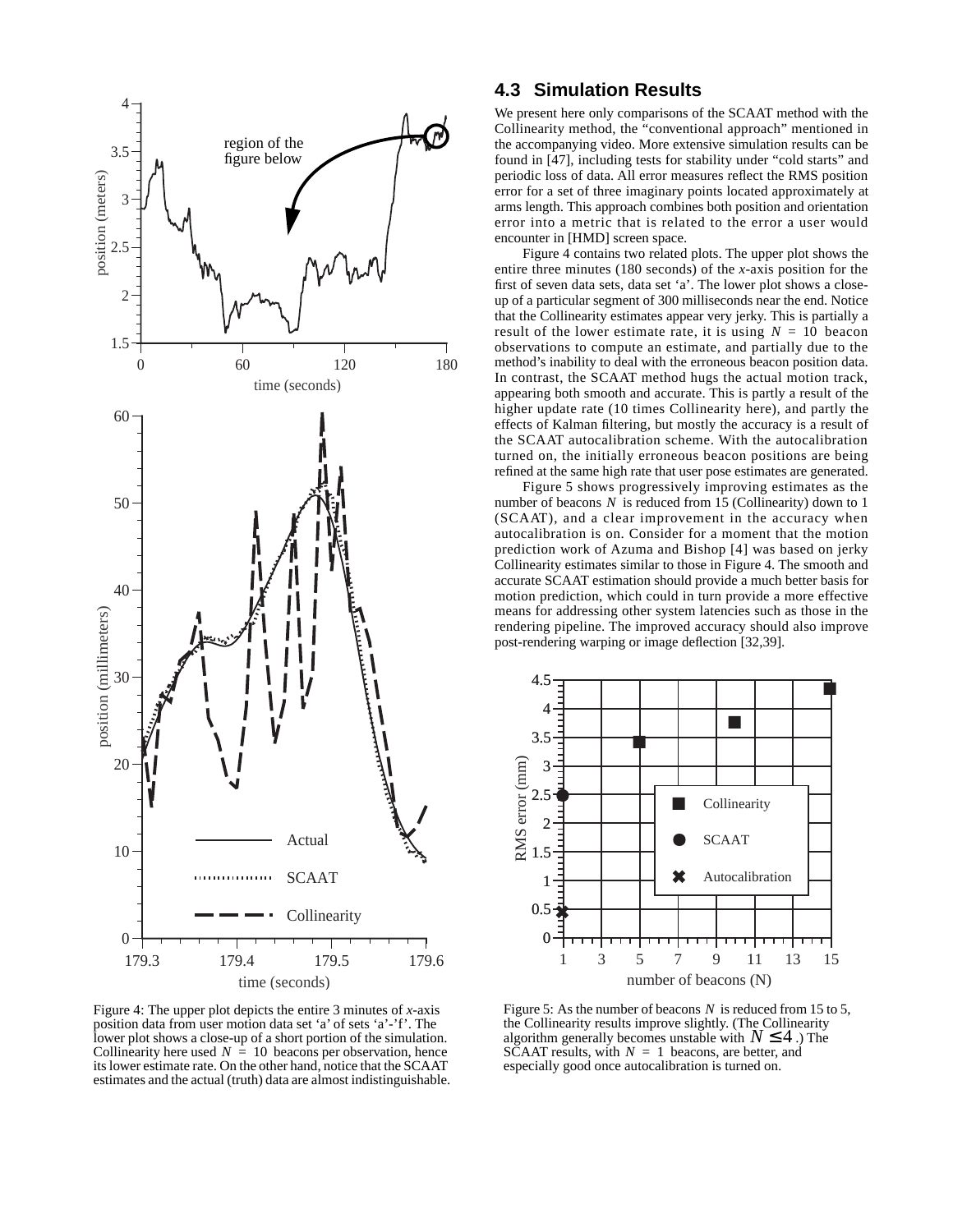As further evidence of the smoothing offered by the SCAAT approach, Figure 6 presents an error spectra comparison between a Collinearity implementation with  $N = 10$ , and a SCAAT implementation with and without autocalibration. Even without autocalibration the SCAAT output has significantly less noise than collinearity, and with autocalibration it is better by more than a factor of 10. These reductions in noise are clearly visible to the HMD user as a reduction in the amount of jitter in virtual-world objects.



Figure 6: Here we show an error spectra comparison for the Collinearity method with  $N = 10$  beacons, and the SCAAT method with and without autocalibration.

Figure 7 provides results for all seven of the real-user motion data sets. Again the Collinearity implementations observe  $N = 10$  beacons per estimate, while the SCAAT implementations observe only  $N = 1$ . Because the beacon positions were being autocalibrated during the SCAAT run, we repeated each run, the second time using the beacon position estimation results from the first simulation. The more beacons are sighted during tracking, the better they are located. The second-pass simulation results are identified with the dagger (†) in Figure 7.

Figure 8 presents results that support the claim that the beacon location estimates are actually improving during tracking with autocalibration, as opposed to simply shifting to reduce spectral noise. Note that in the case of data set 'd', the beacon error was reduced nearly 60%.

Finally, we simulated using the SCAAT approach with tracking hardware that allowed truly simultaneous observations of beacons. For the Collinearity and other multiple-constraint methods we simply used the methods as usual, except that we passed them truly simultaneous measurements. For the SCAAT method we took the N simultaneous observations, and simply processed them one at a time with  $\delta t = 0$ . (See equation (2).) We were, at first, surprised to see that even under these ideal circumstances the SCAAT implementation could perform better, even significantly better than a multiple-constraint method with simultaneous constraints. The reason seems to be autocalibration. Even though the multiple-constraint methods were "helped" by the truly simultaneous observations, the SCAAT method still had the advantage in that it could still autocalibrate the beacons more



Figure 7: RMS error results for simulations of all seven real user motion data sets. The † symbol indicates a second pass through the motion data set, this time using the already autocalibrated beacons.



Figure 8: Autocalibration in action. Here we show the final beacon position error for runs through each of the seven user motion data sets.

effectively that any multiple-constraint method. This again arises from the method's inherent isolation of individual observations.

# **4.4 Real Results**

We have demonstrated the SCAAT algorithm with the HiBall tracker, a head-mounted display, and a real application. However, at the time of the submission of this publication we have yet to perform extensive optimization and analysis. As such we present here only limited, albeit compelling results.

The SCAAT code runs on a 200 MHz PC-compatible computer with a custom interface board. With unoptimized code, the system generates new estimates at approximately 700 Hz. We expect the optimized version to operate at over 1000 Hz. Out of the approximately 1.4 millisecond period, the unoptimized SCAAT code takes approximately 100 microseconds and sampling of the sensors takes approximately 200 microseconds. The remaining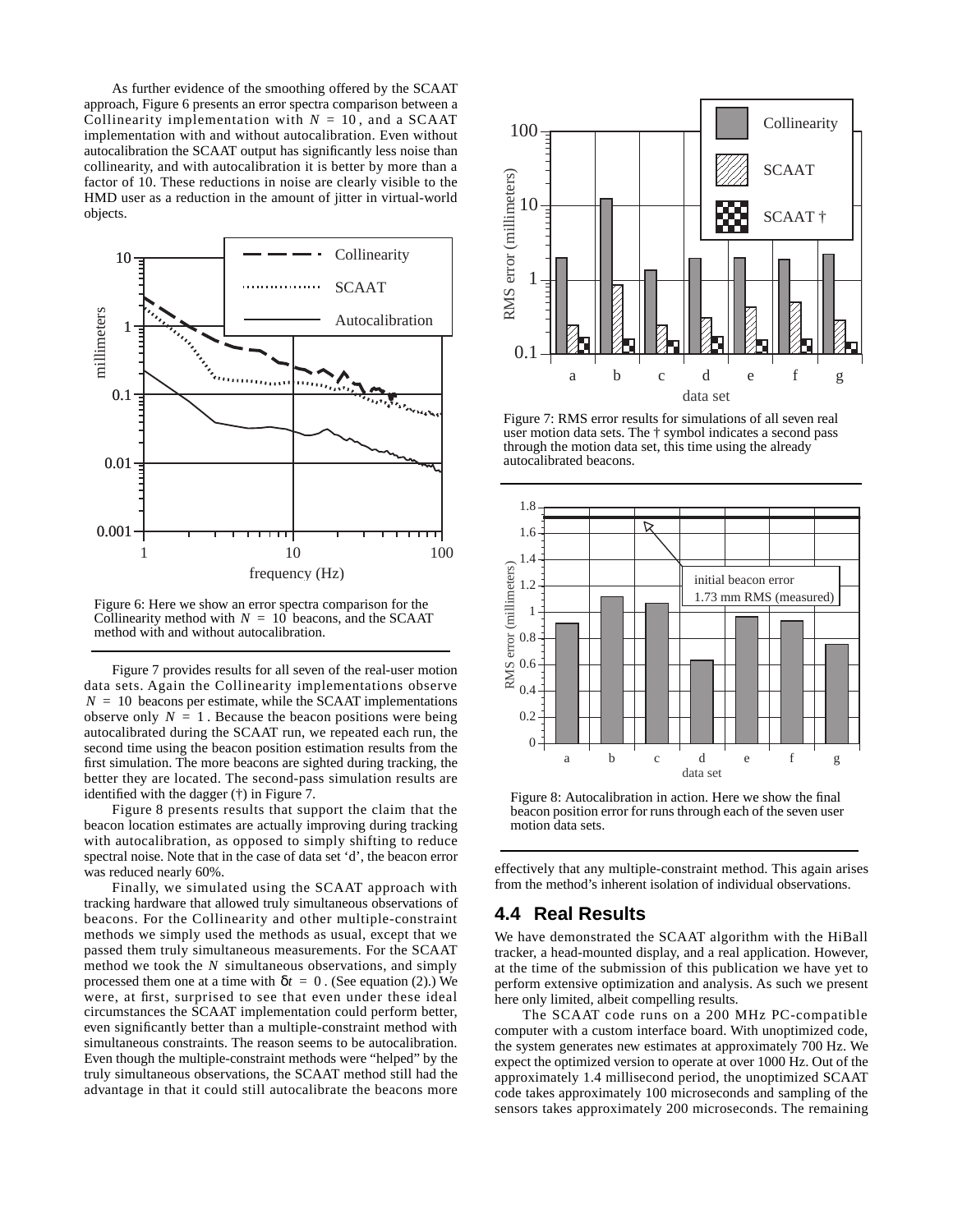time is spent on overhead including a significant amount of unoptimized code to choose an LED and to gather results.

In one experiment we set the HiBall on a flat surface under the ceiling beacons and collected several minutes worth of data. Given that the platform was relatively stable, we believe that the deviation of the estimates provides an indication of the noise in the system. Also, because the HiBall was not moving, we were able to observe the progressive effects of the autocalibration. The standard deviation of the position estimates for the first 15 seconds is shown in Figure 9. With autocalibration off, the estimates deviate approximately 6.0 millimeters in translation and 0.25 degrees in orientation (not shown). With autocalibration on, notice in Figure 9 how the deviation decreases with time, settling at approximately 0.3 millimeters in translation and 0.01 degrees in orientation (again not shown).



Figure 9: SCAAT position (only) estimate deviation for a Hiball sitting still on a flat surface, with and without autocalibration.

In another experiment we mounted the HiBall on a calibrated translation rail of length one meter, and slid (by hand) the HiBall from one end to the other and then back again. The disagreement between the HiBall and the calibrated position on the rail was less than 0.5 millimeters. The deviation of the measured track from colinearity was 0.9 millimeters. Because the tolerances of our simple test fixture are of similar magnitude, we are unable to draw conclusions about how much of this disagreement should be attributed to error in the tracking system.

# **5 CONCLUSIONS**

Stepping back from the details of the SCAAT method, we see an interesting relationship: Because the method generates estimates with individual measurements, it not only avoids the simultaneity assumption but it operates faster; by operating faster, it decreases the elapsed time since the previous state estimate; the more recent the previous estimate, the better the prediction in (12); the better the prediction, the more likely we can discriminate bad measurements; if we can discriminate bad measurements, we can autocalibrate the measurement devices; and if we can calibrate the measurement devices, we can improve the individual measurements, thus improving predictions, etc. In other words, the faster, the better.

Looking more closely, it is amazing that such a tracker can function at all. Consider for example the system presented in section 4. Any single beacon sighting offers so few constraintsthe user could be theoretically *anywhere*. Similarly, knowledge about where the user was a moment ago is only an indicator of where the user *might* be now. But used together, these two sources of information can offer more constraints than either alone. With a Kalman filter we can extract the information from the previous state and a new (individual) measurement, and blend them to form a better estimate than would be possible using either alone.

The SCAAT method is accurate, stable, fast, and flexible, and we believe it can be used to improve the performance of a wide variety of commercial and custom tracking systems.

### **Acknowledgements**

We would like to thank the tracker team at UNC, in particular Vernon Chi, Steve Brumback, Kurtis Keller, Pawan Kumar, and Phillip Winston. This work was supported by DARPA/ETO contract no. DABT 63-93-C-0048, "Enabling Technologies and Application Demonstrations for Synthetic Environments", Principle Investigators Frederick P. Brooks Jr. and Henry Fuchs (University of North Carolina at Chapel Hill), and by the National Science Foundation Cooperative Agreement no. ASC-8920219: "Science and Technology Center for Computer Graphics and Scientific Visualization", Center Director Andy van Dam (Brown University). Principle Investigators Andy van Dam, Al Barr (California Institute of Technology), Don Greenberg (Cornell University), Henry Fuchs (University of North Carolina at Chapel Hill), Rich Riesenfeld (University of Utah).

### **References**

[1] C.G. Atkeson and J.M. Hollerbach. 1985. "Kinematic features of unrestrained vertical arm movements," Journal of Neuroscience, 5:2318-2330.

[2] Ali Azarbayejani and Alex Pentland. June 1995. "Recursive Estimation of Motion, Structure, and Focal Length," *IEEE Trans. Pattern Analysis and Machine Intelligence*, June 1995, 17(6).

[3] Ronald Azuma and Mark Ward. 1991. "Space-Resection by Collinearity: Mathematics Behind the Optical Ceiling Head-Tracker," UNC Chapel Hill Department of Computer Science technical report TR 91-048 (November 1991).

[4] Ronald Azuma and Gary Bishop. 1994. "Improving Static and Dynamic Registration in an Optical See-Through HMD," SIG-GRAPH 94 Conference Proceedings, Annual Conference Series, pp. 197-204, ACM SIGGRAPH, Addison Wesley, July 1994. ISBN 0-201-60795-6

[5] Ronald Azuma. 1995. "Predictive Tracking for Augmented Reality," Ph.D. dissertation, University of North Carolina at Chapel Hill, TR95-007.

[6] Ted J. Broida and Rama Chellappa. 1986. "Estimation of object motion parameters from noisy images," *IEEE Trans. Pattern Analysis and Machine Intelligence*, January 1986, 8(1), pp. 90-99.

[7] R. G. Brown and P. Y. C. Hwang. 1992. *Introduction to Random Signals and Applied Kalman Filtering, 2nd Edition*, John Wiley & Sons, Inc.

[8] Vernon L. Chi. 1995. "Noise Model and Performance Analysis of Outward-looking Optical Trackers Using Lateral Effect Photo Diodes," University of North Carolina, Department of Computer Science, TR 95-012 (April 3, 1995)

[9] Jack C.K. Chou. 1992. "Quaternion Kinematic and Dynamic Differential Equations," IEEE Transactions on Robotics and Automation, Vol. 8, No. 1, pp. 53-64.

[10] J. L. Crowley and Y. Demazeau. 1993. "Principles and Techniques for Sensor Data Fusion," *Signal Processing (EURASIP)* Vol. 32. pp. 5-27.

[11] J. J. Deyst and C. F. Price. 1968. "Conditions for Asymptotic Stability of the Discrete Minimum-Variance Linear Estimator," *IEEE Transactions on Automatic Control*, December, 1968.